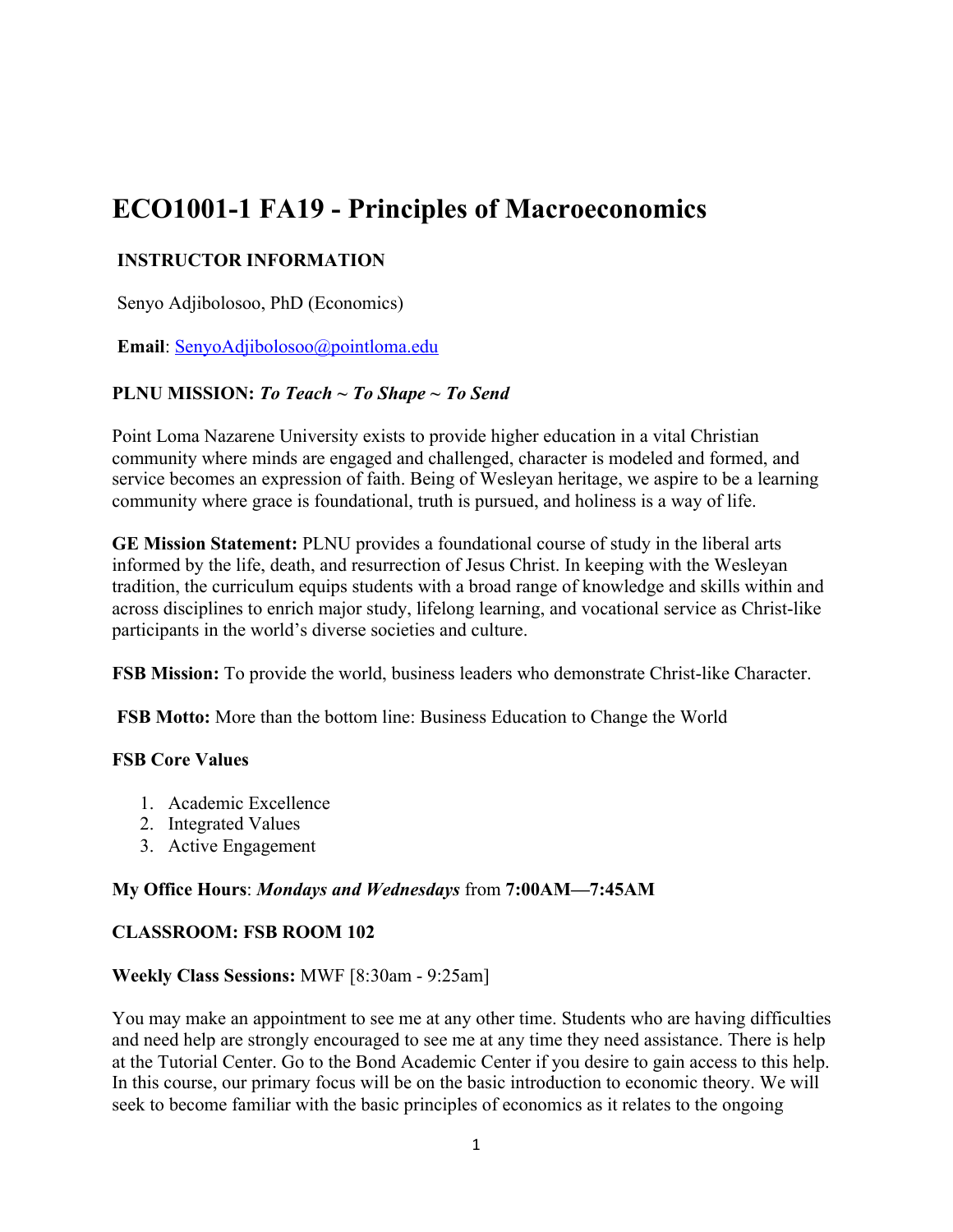interactions among consumers, businesses, and governments. Throughout the whole semester we will concentrate our time and effort on understanding economic systems, demand and supply analysis, elasticity and its relevance to producers and consumers and, market structures, exchange, consumer and producer behaviors, efficient resource use, the role of government in economic stabilization, money and banking, fiscal and monetary policies, inflation, unemployment, income inequality, and international trade.

### **Welcome to Economics 1001: Principles of Macroeconomics**

It is with great delight I write to welcome you into Economics 1001 class this Spring Semester. Everything you need to know and become familiar with regarding this course is posted on Canvas for your convenience. Please take some time to become familiar with the Course Outline prior to our first-class session. We have our Class Sessions on Mondays, Wednesdays, and Fridays [MWF]. Please bring along with you to class any questions you may have answered for you. Also, acquire the course reading materials from the PLNU Common Knowledge Bookstore or directly from the Publisher—BVT. Supplementary course materials are drawn from YouTube Videos as well as Newspapers and Magazines. I sincerely look forward to meeting you and working with you throughout the whole Fall Semester of 2019 as we work together to learn and master the basic Principles of Macroeconomics. Am aware that though multitasking may work well for you in certain circumstances, they NEVER EVER WORK in the Teaching and Learning Process of Economics 1001: Principles of Macroeconomics. For this reason, neither Laptops nor Cell Phones are permitted in this course—except otherwise stated by the Professor. It is, therefore, imperative that you acquire and bring along with you to our class sessions either a Notebook or Notepad on which you write Notes during each of our 55 Minutes of Teaching, Collaboration, and Learning Period/Process. It is mandatory that you, your colleagues, and I remain fully engaged with the contents of this course as we work together—hand-in-hand—to become successful in the teaching and learning process.

# **COURSE DESCRIPTION AND SYLLABUS**

This course provides an understanding of fundamental principles governing production, distribution, and exchange of wealth with emphasis on current economic problems, for business majors. Topics include national income determination, fiscal policy, monetary policy, economic stabilization policy, international linkages, balance of payment issues, exchange rate determination and international trade

# **REQUIRED TEXTBOOK**

Adjibolosoo, S. 2017. *Principles of Macroeconomics at a Glance.* Reading, CA: BVT Publishing.

# **REQUIRED SUPPLEMENTARY READING MATERIALS**

Review Some Key Concepts of the Human Factor Theory and Its Significance in the following: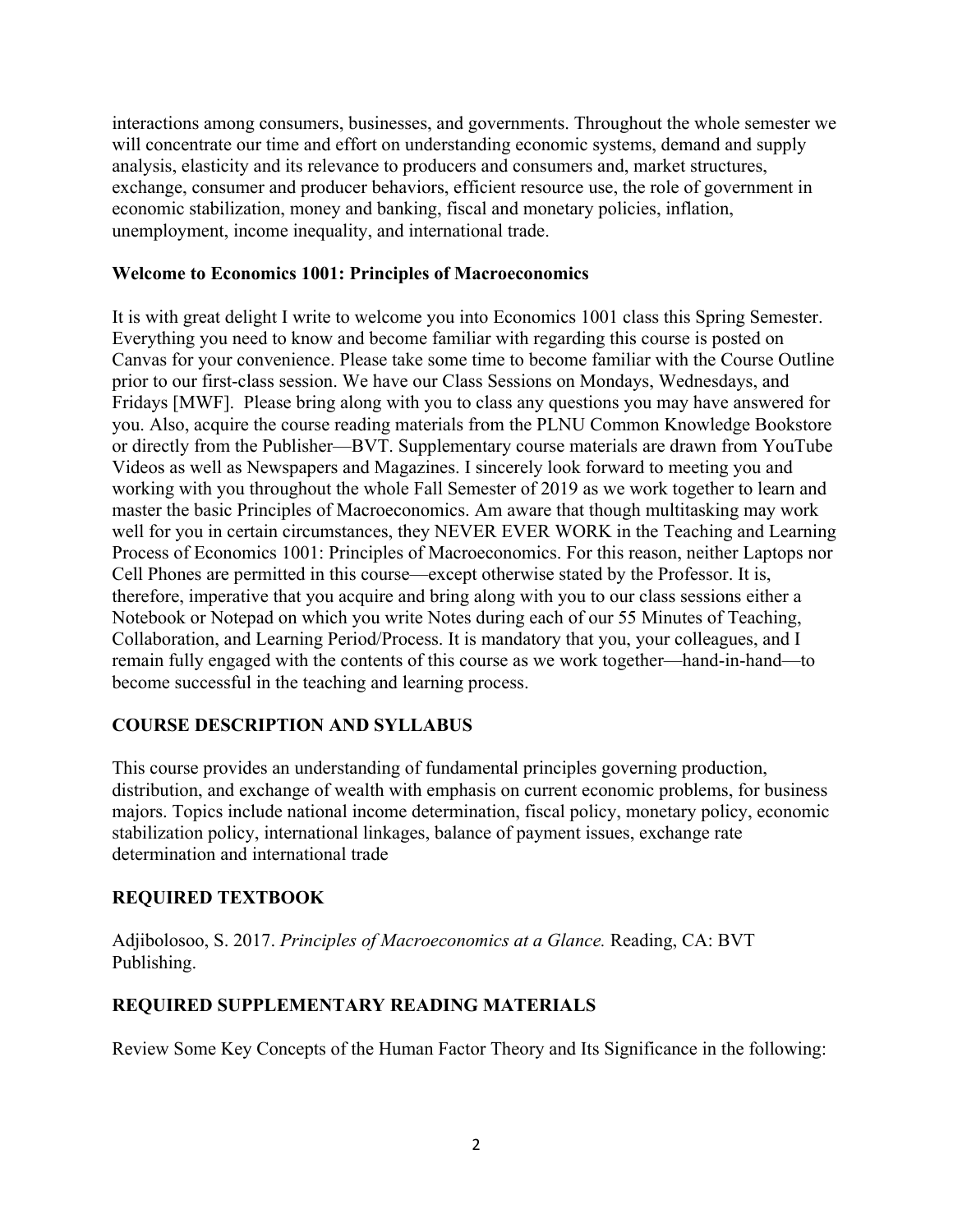Adjibolosoo, S. 2013. "Propelling Prosperity and Human Flourishing: Contributions of Free Market Scholars to Economic Development Literature." (Links to an external site.) Links to an external site (Links to an external site.)

|                  |    | <b>Chapter TOPICS and WEEKS</b>                                          | <b>PAGES</b>               |
|------------------|----|--------------------------------------------------------------------------|----------------------------|
|                  |    | <b>Economics: The Science of Choice and Exchange</b>                     |                            |
| $\mathbf{1}$     |    |                                                                          | $1-10$                     |
|                  |    | [Week 1: Sept. 4-6]                                                      |                            |
|                  |    | Human Life: Economic and Business Activities                             | $6-8$ ; 35; 78;            |
| 1; 3;<br>& 12    | 7; | The Human Factor: Its Meaning, Dimensions, and<br>Significance           | $162-164; 167;$<br>175-184 |
|                  |    | The Structure of Economic Theory:  Choice and Exchange                   |                            |
| $\boldsymbol{2}$ |    |                                                                          | $11 - 22$                  |
|                  |    | [Week 2: Sept. 9 - 13]<br>The Method of Economic Analysis and Theorizing | $14-16$                    |
|                  |    | The Production Possibility Frontier                                      | 18-21                      |
|                  |    |                                                                          |                            |
| $\mathbf{3}$     |    | Market Forces at Work: The Role of Demand and Supply                     | $23 - 43$                  |
|                  |    | [Week 3: Sept. 16 - 20]                                                  |                            |
|                  |    | Demand: The Demand Schedule and Demand Curve                             | $23 - 33$                  |
|                  |    | Supply                                                                   | $33 - 35$                  |
|                  |    | Determining the Equilibrium Price [Demand and Supply $\omega$<br>Work]   | 36-39                      |
|                  |    | Demand and Supply Analysis: An Algebraic Statement                       | 40-42                      |
|                  |    | Elements of Macroeconomics: Output; Employment; &                        |                            |
| $\boldsymbol{4}$ |    | <b>Prices</b>                                                            | $45 - 52$                  |
|                  |    | [Week 4: Sept. 23 - 27]                                                  |                            |
|                  |    | GDP and GNP                                                              | 49 & 51                    |
|                  |    | The Circular Flow of Income and Expenditure: Measuring                   |                            |
|                  |    | <b>GDP</b>                                                               |                            |
| 5                |    |                                                                          | 53-57                      |
|                  |    | [Week 5: Sept. $30th$ ]                                                  |                            |
|                  |    | Omissions from GDP                                                       | 55-56                      |
|                  |    | <b>Aggregate Demand and Aggregate Supply Model</b>                       |                            |
| 6                |    |                                                                          | 59-66                      |
|                  |    | [Week 6: Oct. 7-11]                                                      | 59-60                      |
|                  |    | General Laws of Aggregate Demand<br><b>Aggregate Demand Curve</b>        | 60-61                      |
|                  |    | Determinants of Aggregate Demand                                         | 62                         |
|                  |    | The General Laws of Aggregate Supply                                     | 61-63                      |
|                  |    |                                                                          |                            |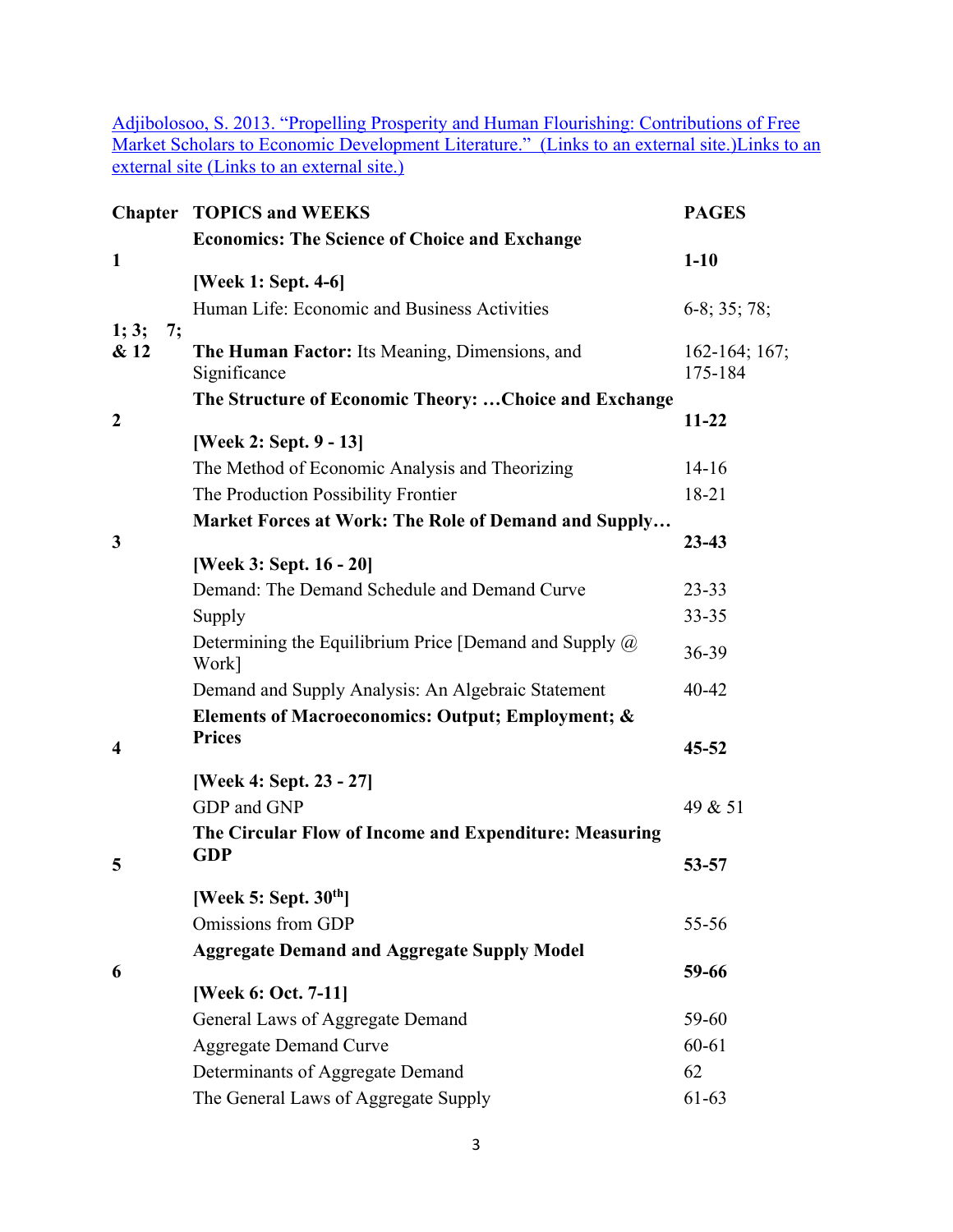|    | The General Long-Term Macroeconomic Equilibrium              | 64-65       |
|----|--------------------------------------------------------------|-------------|
|    | The Keynesian Income and Expenditure Model                   |             |
| 7  |                                                              | 67-79       |
|    | [Week 7: Oct. 14 - 18]                                       |             |
|    | The Keynesian Perspective of the Aggregate Supply Curve      | 67-70       |
|    | The Great Depression: The Keynesian Analysis and Rescue      | 70-72       |
|    | Figure 7.6: The Keynesian Perspective on the AS Curve        | 77          |
|    | <b>Fiscal Policy: Dealing with Macroeconomic Instability</b> |             |
| 8  | [Week 8: Oct. $21^{st} - 18^{th}$ ]                          | 83-94       |
|    | Fiscal Policy and Its Meaning                                | 84-87       |
|    | Recessionary and Inflationary                                | 89-91       |
|    | Lags of Fiscal Policy                                        | 91          |
|    | The Meaning of Crowding Out of Fiscal Policy                 | 91          |
|    | Implications of Expansionary (and Contractionary) Fiscal     |             |
|    | Policies                                                     | 92-93       |
|    | Money and Banking: The Demand for and the Supply of          |             |
| 9  | <b>Money</b>                                                 | 99-115      |
|    |                                                              |             |
|    | [Week 9: Oct. 28 - Nov. $1st$ ]                              |             |
|    | Money and Its Functions [and Its Origin]                     | 99-102      |
|    | Money Demand and Supply                                      | 106-111     |
|    | <b>Central Banking: The US Federal Reserve System</b>        |             |
| 10 | [Week 10: Nov. $4^{th}$ - $21^{st}$ - $8^{th}$ ]             | 117-133     |
|    | Central Banking: Tools of Monetary Policy                    | 123-124     |
|    | The Monetary Transmission Mechanism (MTM)                    | 124-127     |
|    | Theories and Models of Economic Growth: Meaning&             |             |
|    | Policy                                                       |             |
| 11 |                                                              | 137-157     |
|    | [Week 11: Nov. 11 <sup>th</sup> - 15 <sup>th</sup> ]         |             |
|    | The Meaning of Economic Growth                               | 138-139     |
|    | Some Benefits and Costs of Growth                            | 139-140     |
|    | Changes in Productive [i.e., Productivity] Growth            | 140-142     |
|    | Theories of Economic Growth                                  | 142-154     |
|    | The Concept of Development: Its Meaning and                  |             |
| 12 | <b>Determinants</b>                                          | 161-188     |
|    | [Week 12: Nov. 18th - 22nd]                                  |             |
|    | Introduction                                                 | $161 - 162$ |
|    | Implications of Severe Human Factor Decay                    | 162-164     |
|    |                                                              |             |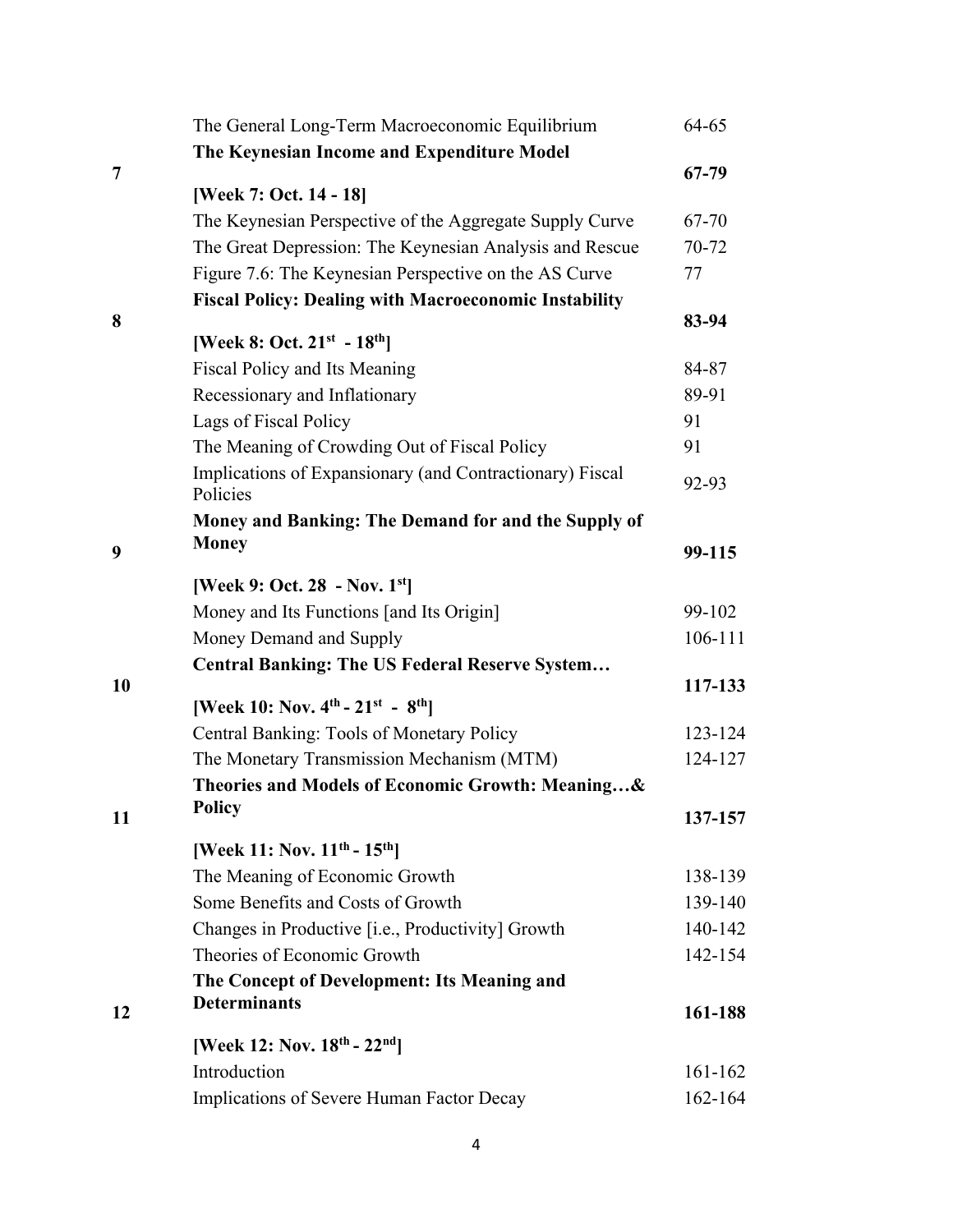|    | Development: Its Meaning, Determinants, and Scorecards                                                                       | 164-167 |  |
|----|------------------------------------------------------------------------------------------------------------------------------|---------|--|
|    | The Process of Economic Development                                                                                          | 167-172 |  |
|    | The Key Quadrants of Commitment to Success                                                                                   | 175-178 |  |
| 13 | Inter'nal Finance: Balance of Payments & Foreign Exchange<br><b>Market [Including the Final Examination Review Sessions]</b> |         |  |
|    | [Weeks 13-15: Nov. $25^{th}$ – Dec. $13^{th}$ ]                                                                              |         |  |
|    | Foreign Exchange and Exchange Rates                                                                                          | 196-198 |  |
|    | The Demand for and Supply of Foreign Currencies                                                                              | 198-198 |  |
|    | The Determinant of the Equilibrium Exchange Rate                                                                             | 198-199 |  |
|    | The Concepts of Appreciation and Depreciation                                                                                | 199-200 |  |
|    | The Determinants of the Exchange Rate                                                                                        | 200-202 |  |
|    | Types of Exchange Rate Systems                                                                                               | 203-204 |  |
|    | Official Monetary Actions & Implications for Currency Values]                                                                | 206-208 |  |
|    |                                                                                                                              |         |  |

# **INSTITUTIONAL LEARNING OUTCOMES (ILO)**

- 1. **Learning, informed by our Faith in Christ** Students will acquire knowledge of human cultures and the physical and natural world while developing skills and habits of the mind that foster lifelong learning. 2. **Growing, in a Christ-Centered Faith Community**
- Students will develop a deeper and more informed understanding of others as they negotiate complex professional, environmental and social contexts.
- 3. **Serving, in a Context of Christian Faith** Students will serve locally and/or globally in vocational and social settings.

### **Program Learning Outcomes (PLO)**

Students who complete the program in Economics will be able to:

- 1. Critically evaluate decisions using tools of economic analysis.
- 2. Identify and understand national and global economic problems with sensitivity to those in need.
- 3. Analyze the effectiveness of economic policies to solve social problems.

### **COURSE LEARNING OUTCOMES (CLO):**

Upon completion of this course, students will be able to:

- 1. Exhibit an understanding of key economic indicators, including: GDP, employment and inflation (PLO 1).
- 2. Describe aggregate demand and aggregate supply and explain how these impact key economic indicators (PLO 1 & 2).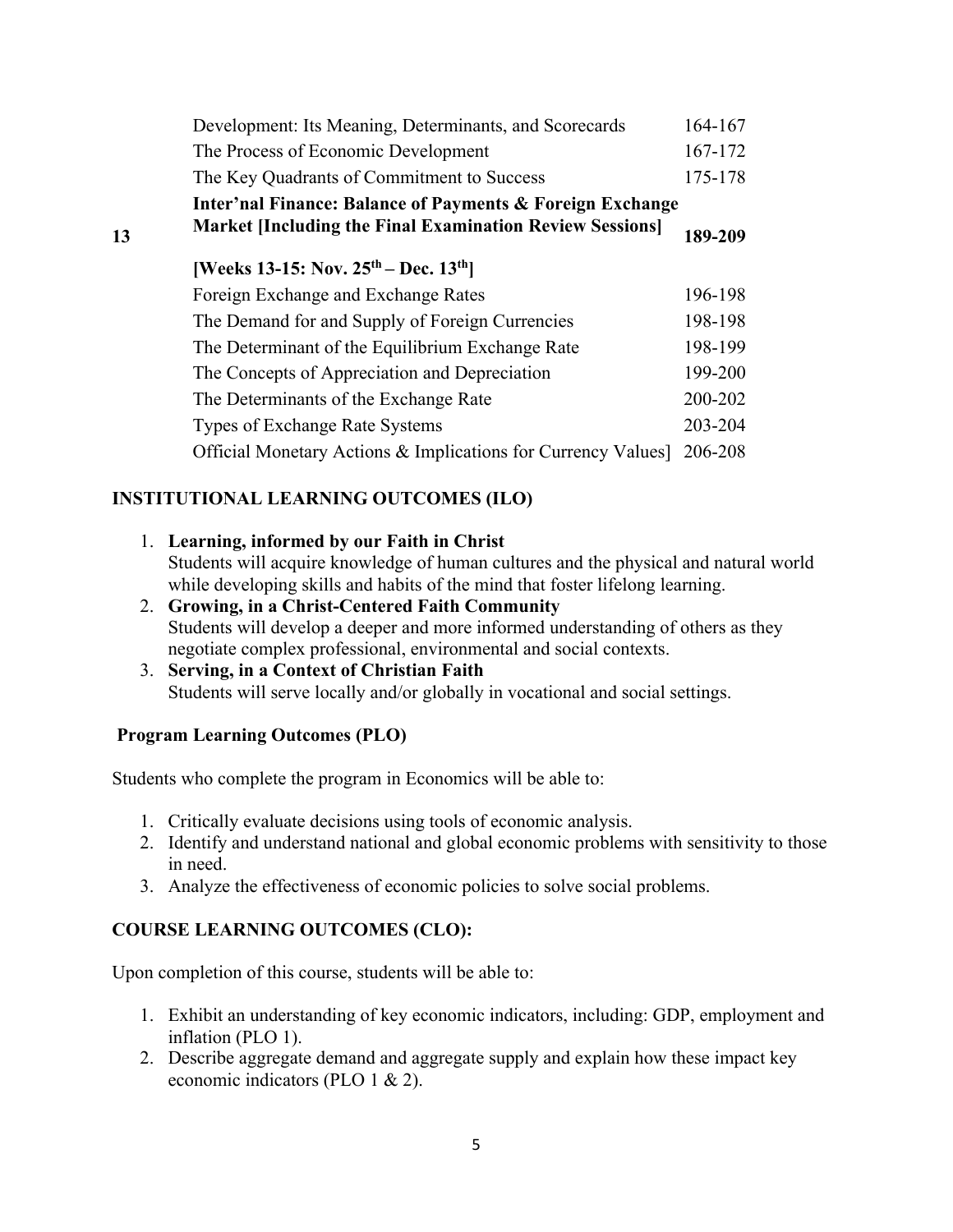- 3. Explain how fiscal and monetary policies impact key macroeconomic variables during recessionary and inflationary gaps (PLO 2).
- 4. Recognize and use theories and models of economic growth and principles of international finance (PLO 1, 2, C1, E1 & E3).
- 5. Demonstrate an understanding of ethical and moral responsibilities regarding good stewardship given scarce economic resources (PLO 4).
- 6. Prepare an economic research paper (PLO  $1 \& 3$ ).

#### **Alignment Mapping of Program Outcomes (PLOs) and Course Outcomes (SLOs)**

| <b>Program Learning</b><br><b>Outcomes (PLOs)</b>                                   | <b>Student Learning Outcomes (SLOs)</b>                                                                                                           | <b>Weekly Readings</b>             |
|-------------------------------------------------------------------------------------|---------------------------------------------------------------------------------------------------------------------------------------------------|------------------------------------|
|                                                                                     | S1. Understand the fundamental tools of economic<br>analysis.                                                                                     | Readings for Weeks<br>$1, 2 \& 3$  |
| P1. Students<br>develop excellent<br>will<br>knowledge of the<br>essential areas of | S2. Understand basic Microeconomics &<br>Macroeconomic Theories as their relevance to our<br>everyday living.                                     | Week 4 Readings                    |
| Business.                                                                           | S3. Understand the Fundamentals of Microeconomics<br>& Macroeconomic Theory and their relevance to the<br>whole economy and our quality of life.  | Week Reading                       |
|                                                                                     | S4. Apply the Microeconomics & Macroeconomic Way<br>of thinking to everyday realities and overall Decision<br>Making.                             | Weeks $5, 6$ , and $7$<br>Readings |
| P <sub>2</sub> . Students will<br>demonstrate the                                   | S5. Critique the fundamental principles of<br>Microeconomics & Macroeconomic theories and their<br>relevance to our quality of life.              | Week 12                            |
| professional skills<br>essential to success in<br>Business.                         | S6. Apply Microeconomics & Macroeconomic<br>Theories and Thinking toward understanding current<br>events and important socioeconomic issues.      | Weeks 6, 7, 8, 11,<br>and 13       |
|                                                                                     | S7. Use Microeconomics & Macroeconomic Analysis<br>to evaluate and analyze policy debates regarding the<br>role of government officials.          | Weeks 1, 2, 8, 9, and<br>10        |
| P3. Students will<br>develop the personal<br>values expected of<br>PLNU Graduates.  | S8. Responsibly reflect upon and successfully analyze<br>how Christians view, perceive, and think about<br>Microeconomics & Macroeconomic issues. | Week 12                            |

### **GENERAL EDUCATION LEARNING OUTCOME (GELO)**

**Critical Thinking:** Students will be able to examine, critique, and synthesize information in order to arrive at reasoned conclusions.

### **Alignment Mapping of General Education Learning Outcomes (GELOs) and Course Outcomes (SLOs)**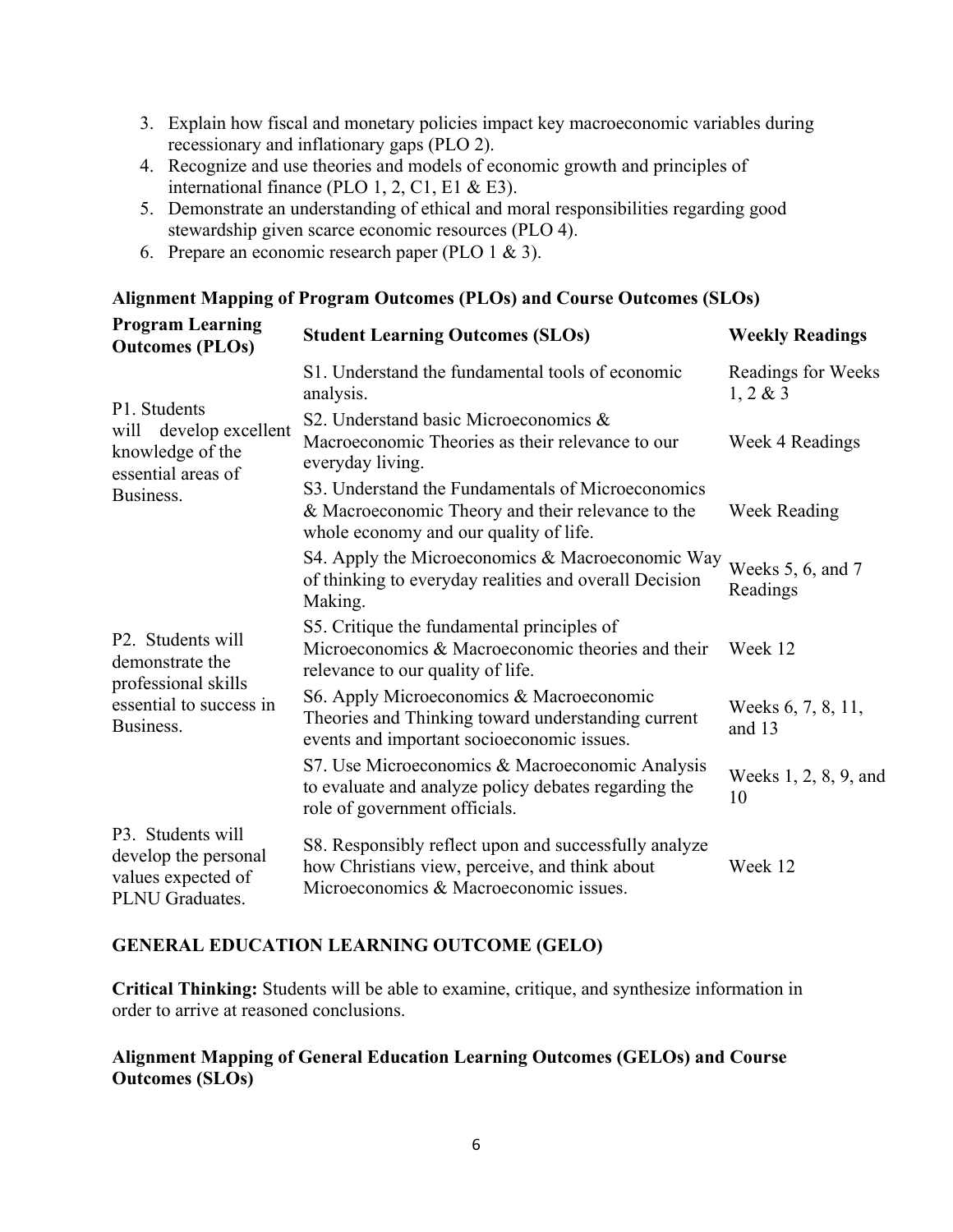| <b>General Education</b><br><b>Learning Outcomes</b><br>(GELOs)                                  | <b>Student Learning Outcomes (SLOs)</b>                                                                                                             | <b>Specific</b><br><b>Readings</b> |
|--------------------------------------------------------------------------------------------------|-----------------------------------------------------------------------------------------------------------------------------------------------------|------------------------------------|
|                                                                                                  | <b>S1.</b> Understand the fundamental tools of economic<br>analysis.                                                                                | Readings for<br>Weeks 1, 2 & 3     |
| <b>Critical</b>                                                                                  | <b>S4.</b> Apply the Microeconomics & Macroeconomic<br>Way of thinking to everyday realities and overall<br>Decision Making.                        | Weeks 5, 6, and<br>7 Readings      |
| <b>Thinking:</b> Students<br>will be able to<br>examine, critique, and<br>synthesize information | <b>S5.</b> Critique the fundamental principles of<br>Microeconomics & Macroeconomic theories and their<br>relevance to our quality of life.         | Week 12                            |
| in order to arrive at<br>reasoned conclusions.                                                   | <b>S6.</b> Apply Microeconomics & Macroeconomic<br>Theories and Thinking toward understanding current<br>events and important socioeconomic issues. | Weeks 6, 7, 8,<br>11, and 13       |
|                                                                                                  | <b>S7.</b> Use Microeconomics & Macroeconomic Analysis Weeks 1, 2, 8,<br>to evaluate and analyze policy debates regarding the                       |                                    |
|                                                                                                  | role of government officials.                                                                                                                       | 9, and 10                          |

#### **CREDIT HOUR INFORMATION**

### **Distribution of Contact Hours**

It is anticipated that students will spend a minimum of 37.5 participation hours per credit hour on their course work. As an undergraduate course, students can expect the work in this class to be significant, and students should plan on spending 7.5 hours a week engaged in the course. The estimated time expectations for this course are shown below:

| <b>Course Assignments</b>              | <b>Hours</b>        |
|----------------------------------------|---------------------|
| Reading                                | 50                  |
| Group Research Essay                   | 10                  |
| <b>Discussion Boards</b>               | 10                  |
| <b>Reading Reflections</b>             | 8                   |
| Exams (preparation and completing)     | <b>20</b>           |
| Quizzes (preparation and completing) 9 |                     |
| Other Assignments                      | 5.5                 |
| Total                                  | <b>Total: 112.5</b> |

### **HOLIDAY SCHEDULE: FALL 2019**

1. **Labor Day:** Monday, September 2nd, 2019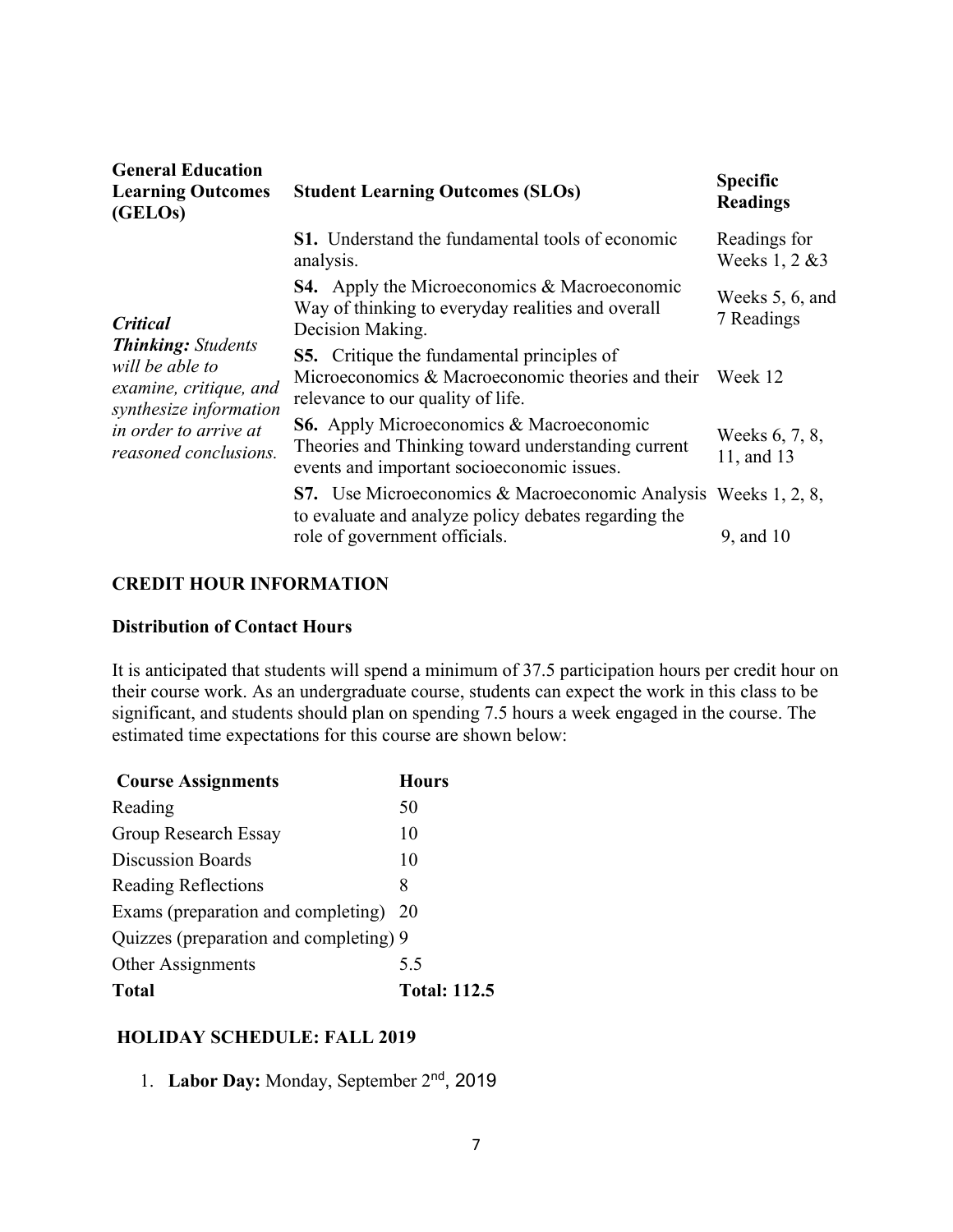- 2. **Thanksgiving Holidays:** Thursday, November 27<sup>th</sup>, through Friday, November 29<sup>th</sup>, 2019
- 3. **End of Semester Classes:** Friday, December 13th, 2019
- 4. **Final Examination Period:** Monday, December 16<sup>th</sup> Friday, December 20<sup>th</sup>, 2019

### **ASSESSMENT AND GRADING**

| <b>Assignments and Index Cards</b>                                                                 | 25% [Dates Announced in Class/On Canvas]              |  |  |
|----------------------------------------------------------------------------------------------------|-------------------------------------------------------|--|--|
| <b>Mid-Term Test</b>                                                                               | 25% [October 23rd, 2019—In-Class]                     |  |  |
| <b>Term Essay</b>                                                                                  | 20% [Due on November 20th, 2019]                      |  |  |
| <b>Final Examination</b>                                                                           | 30% [Mon, Dec. 16 <sup>th</sup> , 7:30 AM - 10:00 AM] |  |  |
| <b>3 Extra Credit Opportunities:</b>                                                               |                                                       |  |  |
| <b>Course Evaluation (12/0 Points)</b><br>(a)                                                      | 3 Extra Credit Opportunities: $[Total = 5\%]$         |  |  |
| <b>Childhood Story (15/0 Points)</b><br>(b)                                                        | Course Evaluation [1.27%]<br>(a)                      |  |  |
| <b>Toastmasters (20/0 Points)</b><br>(c)                                                           | (b) Course Evaluation $[1.60\%]$                      |  |  |
| <b>NOTE: The Due Date for each Extra</b><br><b>Opportunity is announced</b><br>Credit<br>in Class. | Toastmasters [2.13%]<br>(c)                           |  |  |

# **THE GRADE ASSIGNMENT SYSTEM**

**The assignment of final grades is based on the following Grid:**

| $A(85-100\%)$ | $A - (80-84\%)$ | $B+ (77-79%)$   |
|---------------|-----------------|-----------------|
| $B(73-76%)$   | $B - (70-72%)$  | $C+$ (67-69%)   |
| $C(63-66%)$   | $C - (60-62\%)$ | $D+ (57-59)$    |
| $D(53-56%)$   | $D - (50-52\%)$ | $F$ (Below 50%) |

# **INSTRUCTIONS: WRITING UP YOUR GROUP TERM PAPER**

Select one of the following Questions, Scenarios, and Prompts for your Term Essay. Research it thoroughly; and present your learning, reflections, and responses. Your response essay must be no less than five pages—typed with 1.5 spacing (i.e., one and a half) spacing. This assignment is a research-based term Essay. You must cite at least five different reference sources outside webbased research to earn all the 20% points [**Due Date and Time: @ 12 Mid-Night on November 20th, 2019**].

1. Make sure you have *a Title, Names of ALL Research Team Members, Affiliation, and the Bibliography. Make sure you also provide an appropriate Abstract* **for your** *Term*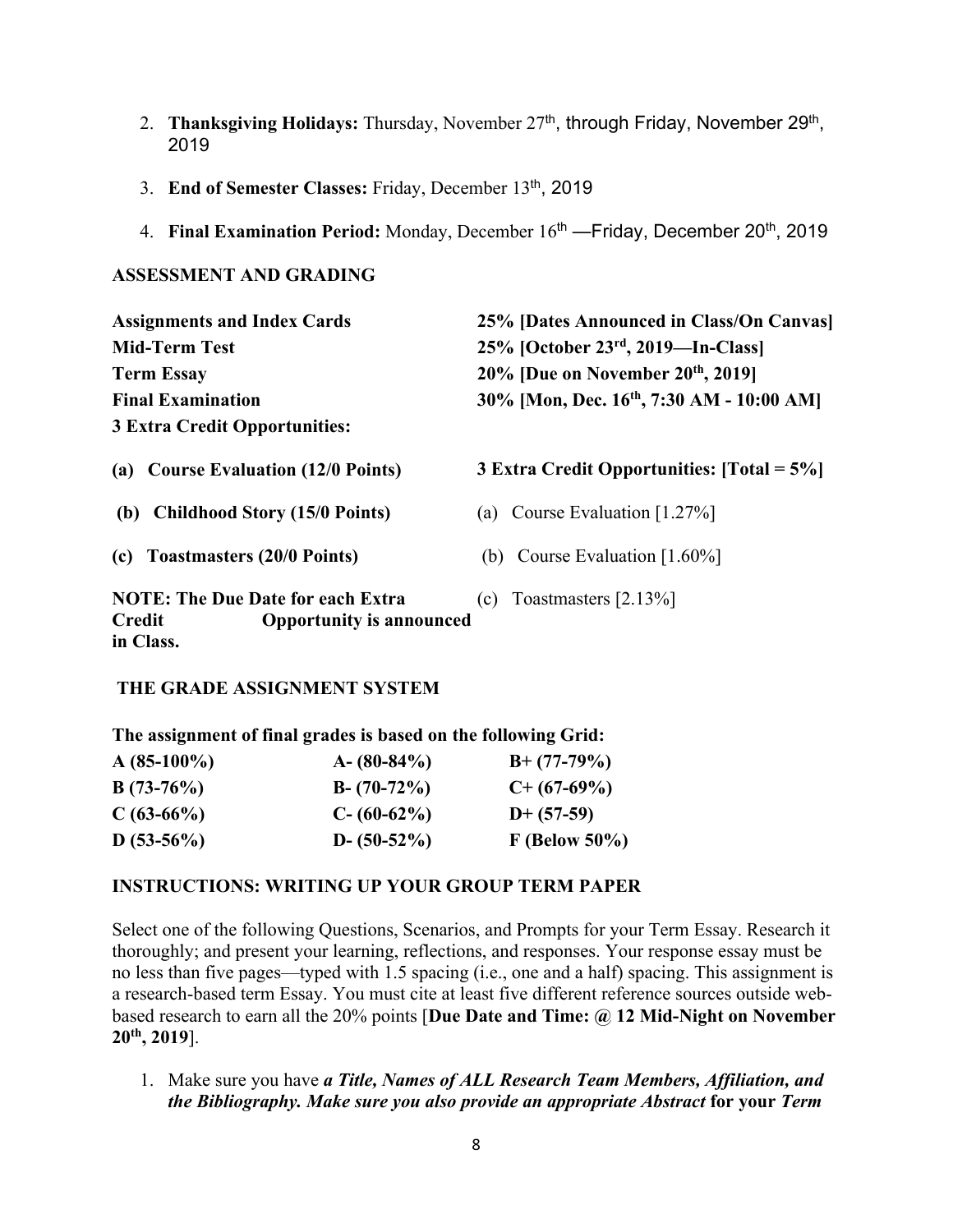*Essay*. The abstract for your term paper must be about a quarter of a page (or less) in length. You must succinctly spell out what your whole Term Essay is about. *Don't forget about the Introduction, the Body, Conclusion, and Bibliography*. I will not accept individualized Term Papers. Every term paper must be written by a Team of Scholars (i.e., a selection of students who constitute a teamwork a group).

- 2. When you write up your group *Term Paper*, make sure you include the following:
- 3. *A Cogent Introduction:* Identify and present the central theme or issue under consideration and/or discussion;
- 4. *Powerfully Convincing Arguments:* Come up with and make use of the most distinct and convincing arguments; substantiate every argument to make it fully convincing—being rather concise and clear;
- 5. *Your Selection:* Elaborate on as well as use persuasive examples, arguments, perspectives; etc.

*Conclusion:* After having presented your arguments and substantiated them; make sure you have also *included your own team-based as well as personalized voices and perspectives*—either for or against the prevailing perspectives. That is, present your reactions to and/or perspectives regarding the key issue(s) under consideration/discussion. This is what reveals your understanding of the issue(s) under consideration and the deep insights you all bring to the table. It is important to be aware that *to not have a voice is to have revealed that you neither understood nor have any insights into the issues/concepts under consideration and discussions. It also reveals that your own reflective as well as critical thinking skills have not yet been wellhoned as yet*. When you fail to include and discuss your voice, you'll have failed your team members. However, this is not what we shoot for as we work together to put together *the Term Essay for this Course*.

### **ECONOMICS 1001 TERM ESSAY: TERM PAPER PROMPT OR CONCEPT 1:**

Unknown to the average citizen as well as various academicians from every disciplinary perspective—including economists as well, few people do have an excellent understanding of the various factors that impact and sustain the working of the Economy of their own countries and any other countries. As a result of this ignorance, public opinion as well as the sentiments of the members of diverse cultural/people's groups in any countries, especially in the United States, are in the habit of swaying government leaders to engage in certain policies for their own benefits/betterment; though such policies may disadvantage all others. Sadly, decades of the avid pursuit of the policy of Political correctness (PC) seems to have won BIG in the USA and currently threatens to dismantle our nation-wide Unity; Democracy; Sustained Progress; Tolerance; Tranquility; and Longevity in the long-term. Currently, though, it is obvious that we are unable to carry on with intellectually riveting and intuitively meaningful and productive dialogues and discussions among us within the confines of our own country. The strength of the degree of polarization we experience within the USA today, I believe, makes the remains of the Founding Fathers of the United States sadly daily turn in their graves. As of today, Americans at the citizenship level—as a result of their cultural backgrounds—are unable to openly, intelligently, diligently, vigorously, and above all, peacefully interact with each other anytime amicably discussing the Economic challenges that face us in Love, Grace, Compassion, and Forgiveness. For these very reasons, it seems impossible for us to come up with excellent and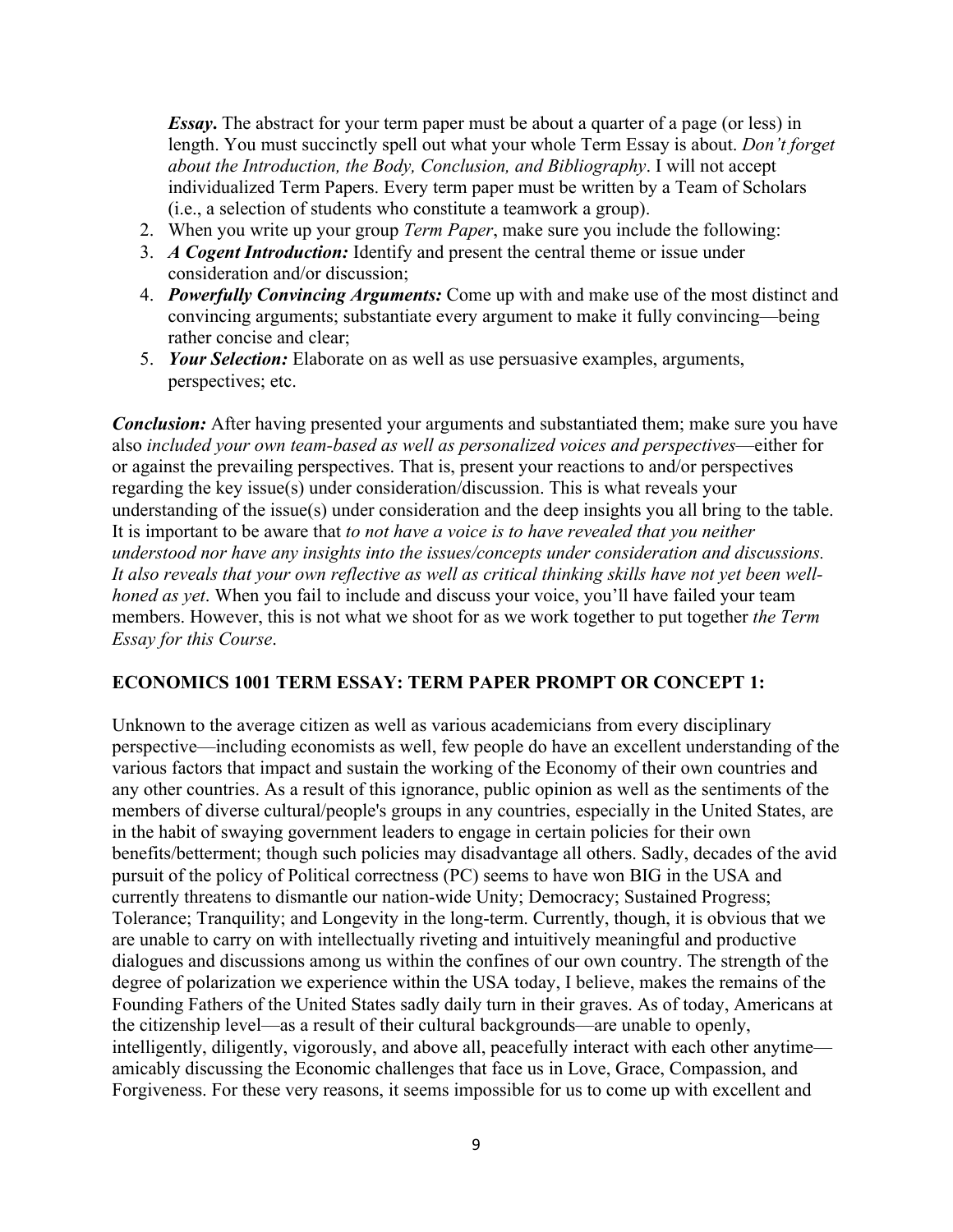well-blended Policy Ideas that can be used to safely get us all to our intended destination of Community development and Nation Building if only we will grow up and commit to transcend our own pitifully miserable Ghettoes of Cultural Myopia (GCM), Political Ignorance, Greed, and Hatred in its diverse forms within which we have barricaded ourselves with the gates shut tight and locked with padlocks no one else can pry open at any time. As such, we are truly paralyzed and are unable to successfully guide and operate our Economy to operate efficiently anytime.

A more thorough reflection upon these realities reveals rather quickly that the current state of the American Economy and the quality of life it engenders and supports are outcomes of the degree to which *the Spiritual Capital and Moral Capital* of the citizens of the United States of America are being depleted rather faster than it is being both rejuvenated; grown; and developed.

With the foregoing observations and realities of life in the United States of America today in perspective, develop a new and unique Economic Perspective that reveals that until the citizens of the United States recognize and perceive that *excellent long-term Economic Performance is impossible in the presence of severe human factor decay*. In what ways does Virtuous Living (i.e., underscored by the people's own Spiritual Capital and Moral Capital) (or the gross lack thereof) impact the Economic Performance, Sustained Economic Growth and Development of the United States? Viewed in this light, in what ways must the citizens of the United States of America optimize and sustain Economic Growth and ongoing Development—taking into account the combined qualities of the Spiritual Capital and Moral Capital of every American Citizens—regardless of where he/she dwells in the country? To what extent do the qualities of the Spiritual Capital and Moral Capital of those we interact and trade with impact our Macroeconomic performance and quality of life today? Does it matter at all as to whether we have more or less number of people within the country whose spiritual and moral qualities leave much more to be desired (i.e., poorly developed spiritual acumen and moral sense)? Justify your various positions with empirical evidence and/or any other kinds of information you may have access to.

# **NOTES:**

- 1. If you are interested in engaging in a thorough *Quantitative Analysis* regarding this *Term Paper*, I welcome you to do so. Those of you who are interested in this track, please thoroughly read through the prompt for the Term Paper. After having done so and gained *deeper insights into its thrust, formulate your draft Econometric Model*. Once the draft of your model is ready, book an appointment and come to discuss it with me. Once we all agree on the direction as well as the theme and/or significance of your proposed *Quantitative/Statistical Model*, you'll get work started on your term essay right away. You'll definitely have to begin with the collection of the appropriate data you need to pursue the primary goals of your term paper's research activities and write-up.
- 2. A well-written term paper with great arguments and empirical evidence to corroborate the hypotheses and arguments being put forward will be reviewed and considered for the award of some additional/extra Credit Points. **[THE TERM ESSAY: 20%]**

# **ECONOMICS 1001 TERM ESSAY: TERM PAPER PROMPT OR CONCEPT 2:**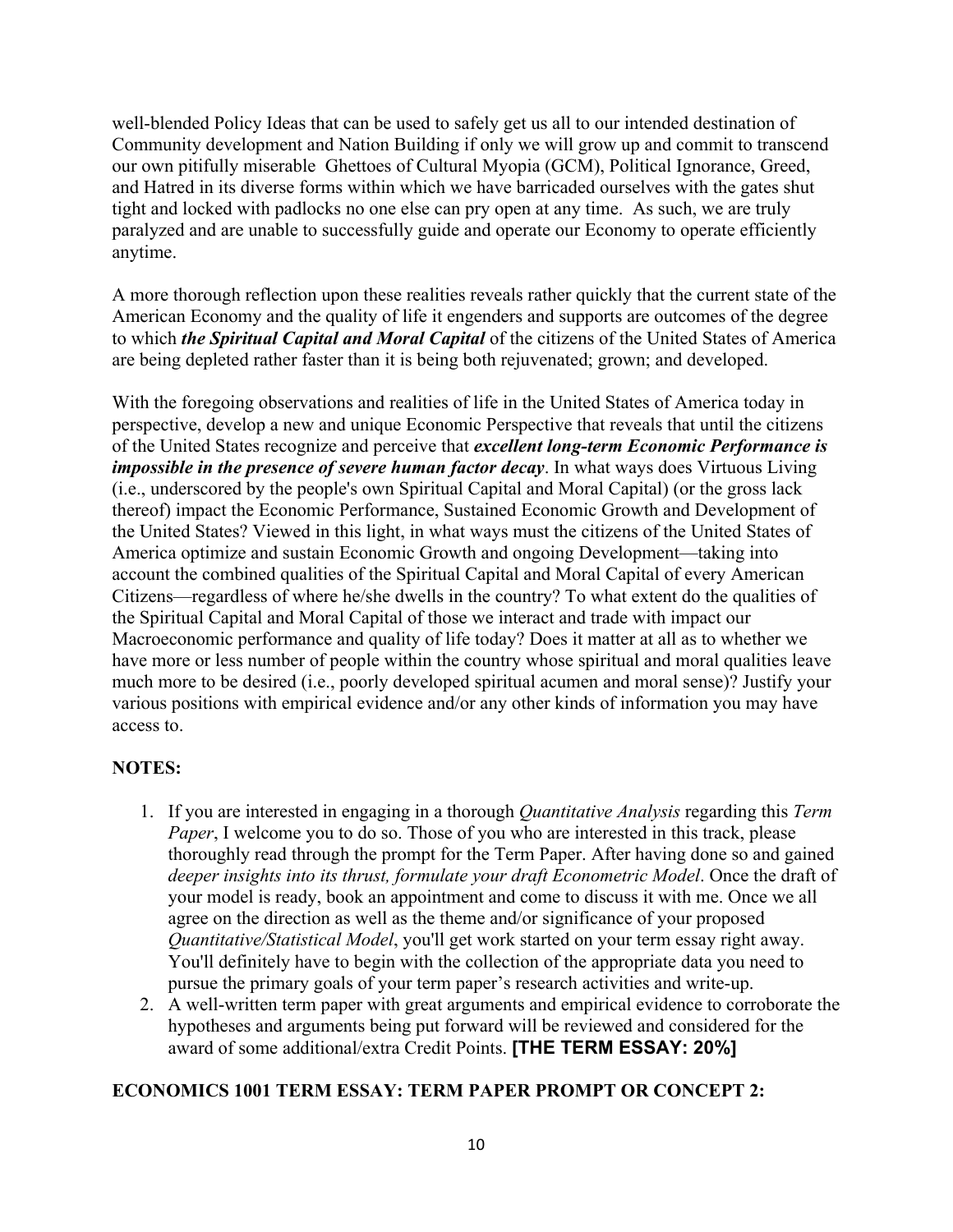As you'll recall, our Great…Great Grandparents established the United States of America (USA) in 1776. If it were possible that we all travel back along our own diverse Memory Lanes and engage in a thorough and detailed review of the totality of the History of the realities and events that led to the founding and establishment of the USA as a globally powerful nation, it will become obvious—as has been implicitly as well as explicitly penned down in the *Original US Constitution*—*that the various Problems and Challenges our Forebears faced simultaneously led and forced them through some difficult and challenging Pathways*. Yet, regardless, *after having successfully transitioned through the painfully debilitating Civil War Period*, our Forebears were very successful in establishing a powerfully cohesive Nation State overtime.

However, a little over two Centuries into our History as a globally thriving and well-respected Nation State, we seem to be wobbling as well as waffling as we continuously face diverse problems and challenges that threaten to led to the total disintegration and destruction of our highly cherished Nation State. In the event, these problems and challenges become our own true realities in the USA, we'll not only, forever, hoodwink ourselves, children, grandchildren, great grandchildren, and the great, great, grandchildren—*ad infinitum (i.e.,* in the years to come).

Yet, regardless of these realities and possibilities, I believe as well as remain convinced that with greater and more willingness, collaboration, and the total commitment toward putting the best interests of ALL American first as well as in a Universal Principle-centered perspective, we will become rather more and readily willing to pursue total Universal Principle-centeredness rather than avid personal selfishness in our day-to-day living.

*With the foregoing ideas, concepts, and realities in perspective, as members of one of the various Economics 1001 Working Groups or Teams of concerned American Citizens*, *select a particular Problem and/or Challenge you all do agree on and believe to be the primary and most nagging source of the diverse problems and challenges we ALL face today in the USA. After having determined this particular problem and/or challenge you all agree to tackle in your Group Term Essay for this Course, work together, hand-in-hand to analyze and explain in detail how we can successfully tackle the particular problem you identified. Make sure you also discuss the various challenges you anticipate and how they must be dealt with*.

After having done so, make sure you thoroughly discuss why you all believe that the pursuit of your recommendations will guide us to overcome the teething Macroeconomic Challenges we face today and the degree to which our successes will lead us to the long-term minimization of the troubling problems and difficulties we face today. Don't forget to speak to the long-term implications of our perennially failures to subjugate this problem as well as its long-term challenges.

Your Term Essay will earn excellent points when it uses Real Life Data (i.e., Empirical Evidence) to support your points, claims, conclusions, and the recommendations you put forward regarding how we can successfully work hand-in-hand to place the USA back on track as our Founding Fathers had imagined and worked for. Don't forget to make recommendations as to how best we can work peacefully together as citizens of the USA—regardless of our own individualized Ideological Leanings; Desires; and Expectations. **[THE TERM ESSAY: 20%]**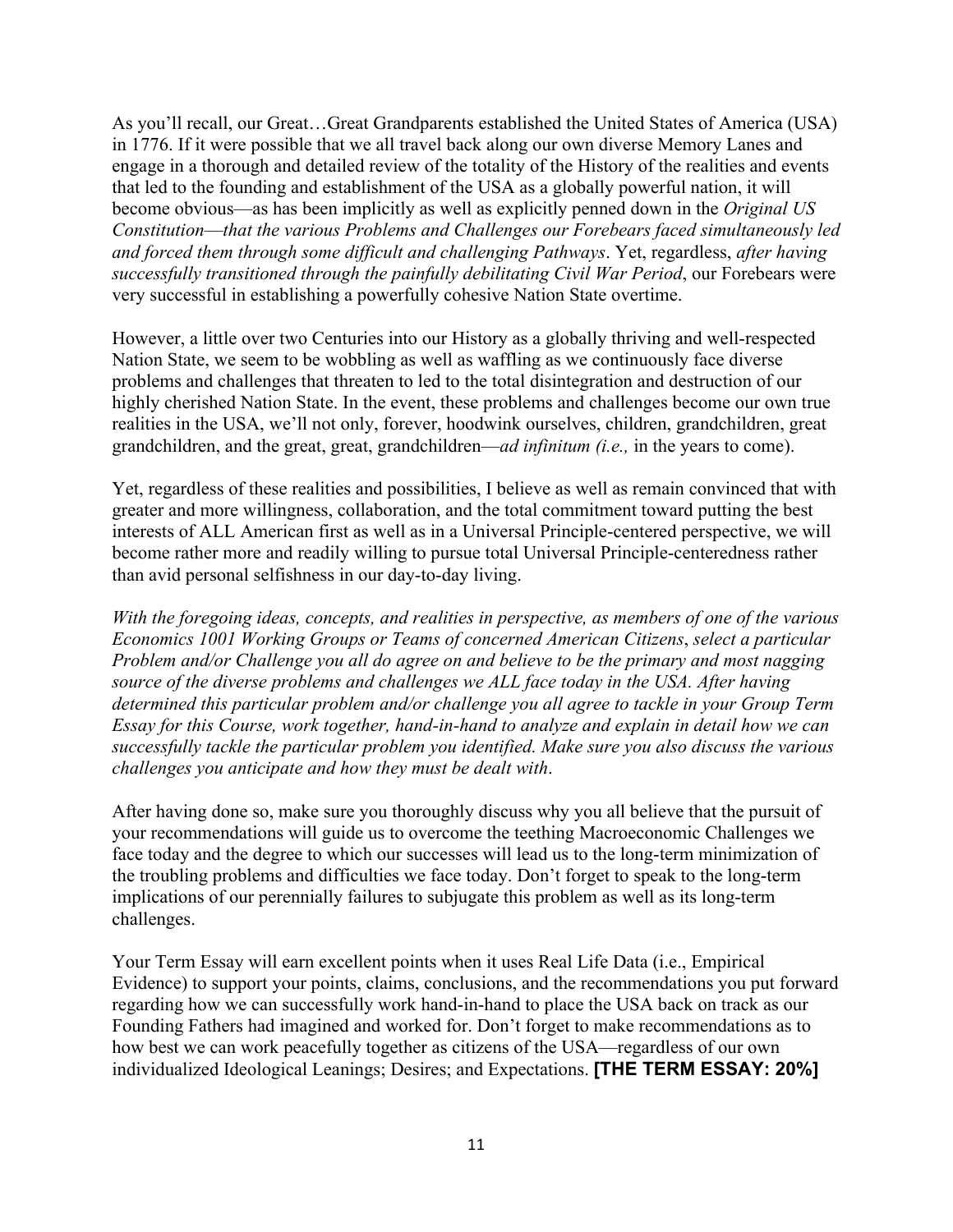# **ALL COURSE ASSIGNMENTS**

Individual as well as group assignments will be given to students to work on. While some of these assignments will be collected and graded others will serve only as practice exercises. Students will be informed about which assignments will be collected and which ones will serve only as practice exercises. There will be in-class individualized as well as group assignments. Any opportunities missed to either turn or participate in any assignment cannot be reclaimed. Do your due diligence to participate in and submit every assignment as required. A group assignment means exactly that. *You will not receive credit for any group assignment you do and turn in all by yourself alone*. I have a countless number of reasons for assigning the group assignments to you in this course. This is the reason why you are required to participate in group exercises/assignments designed for this course.

# **STUDENT PARTICIPATION IN ACADEMIC RESEARCH**

You are to voluntarily write and submit to me your own personal real-life story covering *the first 7 Years of your life—beginning from the time you spent in Mom's Womb through to age 6*. As a human factor theorist, I have an ongoing research program regarding how our own personal experiences and events within the first seven years of life impact us in any significant ways. To continue on with thirty-one-year-old Research Project, I need your personal input. For writing and submitting your childhood story to me, I will grant to you some extra credits toward your final course grade. As an extra credit assignment, you are free to either do it or not.

Your inability to participate in this extra credit assignment will not jeopardize your final grade in this course. However, to earn these extra credit points your task is to write and present to me electronically a story of your own personal experience and/or event that happened to you then and still continues to impact your life—either for the better or worse or both. That is, write a onepage personal story of a specific experience you had when *you were between ages zero (i.e., in Mom's Womb) to six (0-6) years old*. This childhood story must clearly spell out something that either happened to you or something you did when you began to be formed within Mom's womb through to the age of six years old.

In the story clearly describe what the unique experience was then and how that experience and/or event still impacts (i.e., shows up in) your life today. In other words, clearly describe the long term influence it has on your life as a person (e.g., be it either good or bad or both). If your story meets the requirements of the research and quoted your name will not be identified.

# **WEEKLY INDEX CARD COMMUNICATION WITH THE PROFESSOR**

*On Friday, every week, at the conclusion of the Class Session, every student will submit a note written on a 3x5 Index Card* **and** *submitted to the Professor at the end of Class. The submission is once a week until the Professor terminates it. This submission is only ONCE PER WEEK*. *If you do miss any week's submission, please don't sweat it. It will NEVER EVER IMPACT YOUR COURSE GRADE IN ANY NEGATIVE WAY.* The information presented on each index card can either be about what is happening in your life right now; a quotation of great significance to you; a *Bible* verse; or any other events of personal interest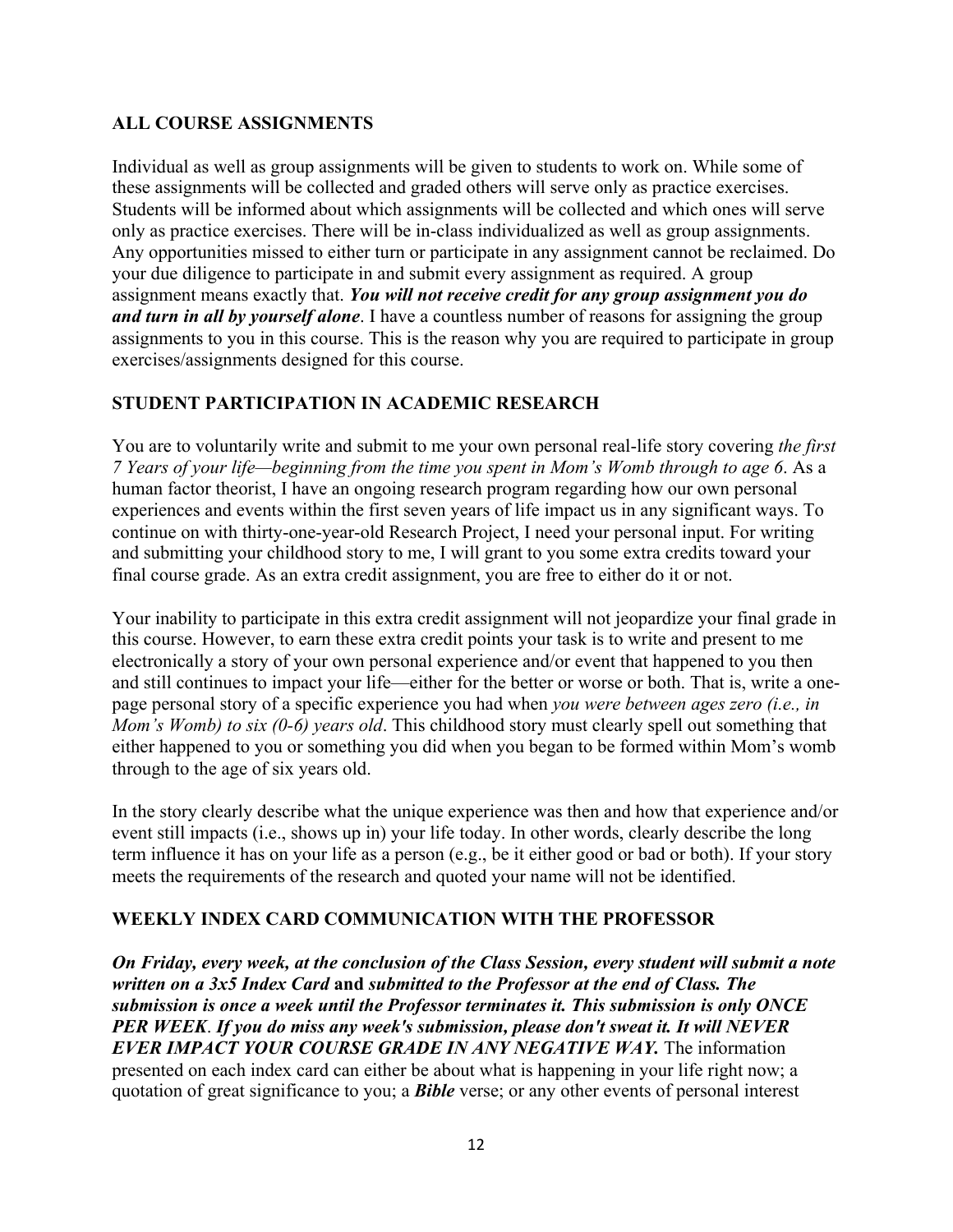and/or significance to you. *The catch, however, is that whatever you write on each Index Card must not be more than a single sentence! When I receive your index card message, I will read through and provide you with my prompt response.*

Our goal is to carry on with this assignment through to two weeks before the semester ends. Though the plan is to carry on with the Index Card Communications Exercise through to the desired date, I'll discontinue it anytime when I find it necessary to do so any time prior to the originally stipulated date. *On the due date, each student is required to review these communications messages between us and then write a brief reflective note at the very bottom of his or her experiences with this assignment. This reflection note must be about five lines long—single-spacing. About four to five sentences minimum will do. After having accomplished these tasks, e-mail the whole document to me as a Microsoft Word Attachment File. No PDF Submissions please.*

**NOTE WELL:** You must use only your own Canvas Portal through which make you submission of this assignment to me. I will neither read through nor give any Course Credits to messages scribbled on any piece of paper. They are neither valid nor acceptable. Only messages inscribed on the specifically requested type of Index Cards are accepted. Your submission of this semester's Index Card Messages is due on Friday, *November 20th, 2019—by 6:00 PM*. After 6:00 PM, no submissions will be accepted for any credits. Similarly, no email submissions will be accepted

# **EXTRA CREDIT OPPORTUNITY**

*We have a Toastmasters International™ Program on PLNU Campus*. These meetings provide you with glorious opportunities to learn and grow in the knowledge, skills, and abilities required for personal excellence in public speaking and communications capabilities. The meeting days are *Wednesdays from 5:00PM—6:00PM*. The meeting place is: *FSB Room 104*. *Attend 10 Meetings* throughout the whole semester and earn 3% extra credit toward your final course grade. For every one of these ten meetings, you must document your participation, observations, and learning. Present this report to me in a hard copy form on the final day of classes as evidence of your participation, learning, and benefits for having participated in TM.

# **THE TERM ESSAY: [20%]**

# **ALL COURSE ASSIGNMENTS**

Individual as well as group assignments will be given to students to work on. While some of these assignments will be collected and graded others will serve only as practice exercises. Students will be informed about which assignments will be collected and which ones will serve only as practice exercises. There will be in-class individualized as well as group assignments. Any opportunities missed to either turn or participate in any assignment cannot be reclaimed. Do your due diligence to participate in and submit every assignment as required. A group assignment means exactly that. *You will not receive credit for any group assignment you do and turn in all by yourself alone*. I have a countless number of reasons for assigning the group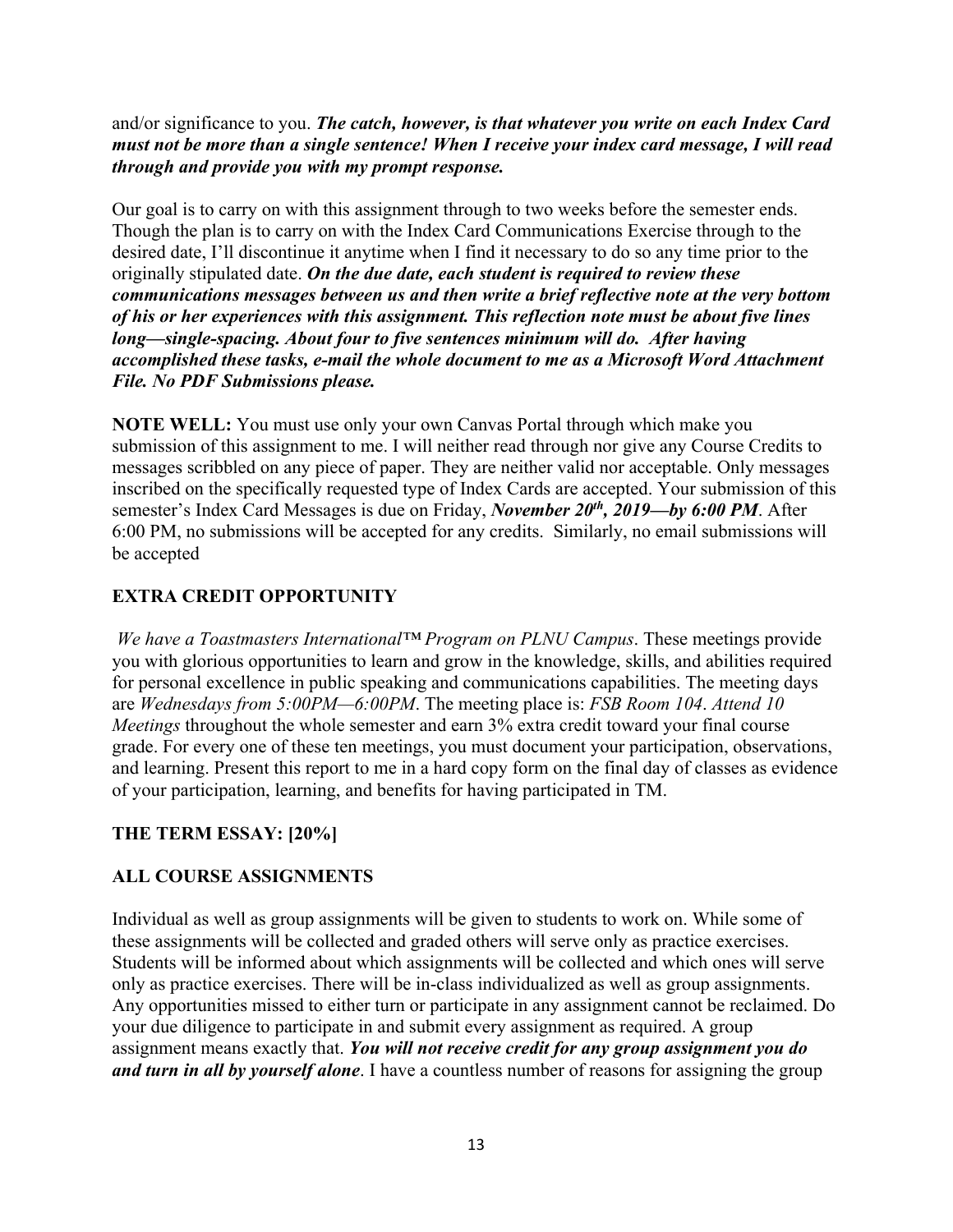assignments to you in this course. This is the reason why you are required to participate in group exercises/assignments designed for this course.

# **STUDENT PARTICIPATION IN ACADEMIC RESEARCH**

You are to voluntarily write and submit to me your own personal real-life story covering *the first 7 Years of your life—beginning from the time you spent in Mom's Womb through to age 6*. As a human factor theorist, I have an ongoing research program regarding how our own personal experiences and events within the first seven years of life impact us in any significant ways. To continue on with thirty-one-year-old Research Project, I need your personal input. For writing and submitting your childhood story to me, I will grant to you some extra credits toward your final course grade. As an extra credit assignment, you are free to either do it or not.

Your inability to participate in this extra credit assignment will not jeopardize your final grade in this course. However, to earn these extra credit points your task is to write and present to me electronically a story of your own personal experience and/or event that happened to you then and still continues to impact your life—either for the better or worse or both. That is, write a onepage personal story of a specific experience you had when *you were between ages zero (i.e., in Mom's Womb) to six (0-6) years old*. This childhood story must clearly spell out something that either happened to you or something you did when you began to be formed within Mom's womb through to the age of six years old.

In the story clearly describe what the unique experience was then and how that experience and/or event still impacts (i.e., shows up in) your life today. In other words, clearly describe the long term influence it has on your life as a person (e.g., be it either good or bad or both). If your story meets the requirements of the research and quoted your name will not be identified.

# **WEEKLY INDEX CARD COMMUNICATION WITH THE PROFESSOR**

*On Friday, every week, at the conclusion of the Class Session, every student will submit a note written on a 3x5 Index Card* **and** *submitted to the Professor at the end of Class. The submission is once a week until the Professor terminates it. This submission is only ONCE PER WEEK*. *If you do miss any week's submission, please don't sweat it. It will NEVER EVER IMPACT YOUR COURSE GRADE IN ANY NEGATIVE WAY.* The information presented on each index card can either be about what is happening in your life right now; a quotation of great significance to you; a *Bible* verse; or any other events of personal interest and/or significance to you. *The catch, however, is that whatever you write on each Index Card must not be more than a single sentence! When I receive your index card message, I will read through and provide you with my prompt response.*

Our goal is to carry on with this assignment through to two weeks before the semester ends. Though the plan is to carry on with the Index Card Communications Exercise through to the desired date, I'll discontinue it anytime when I find it necessary to do so any time prior to the originally stipulated date. *On the due date, each student is required to review these communications messages between us and then write a brief reflective note at the very bottom of his or her experiences with this assignment. This reflection note must be about five lines*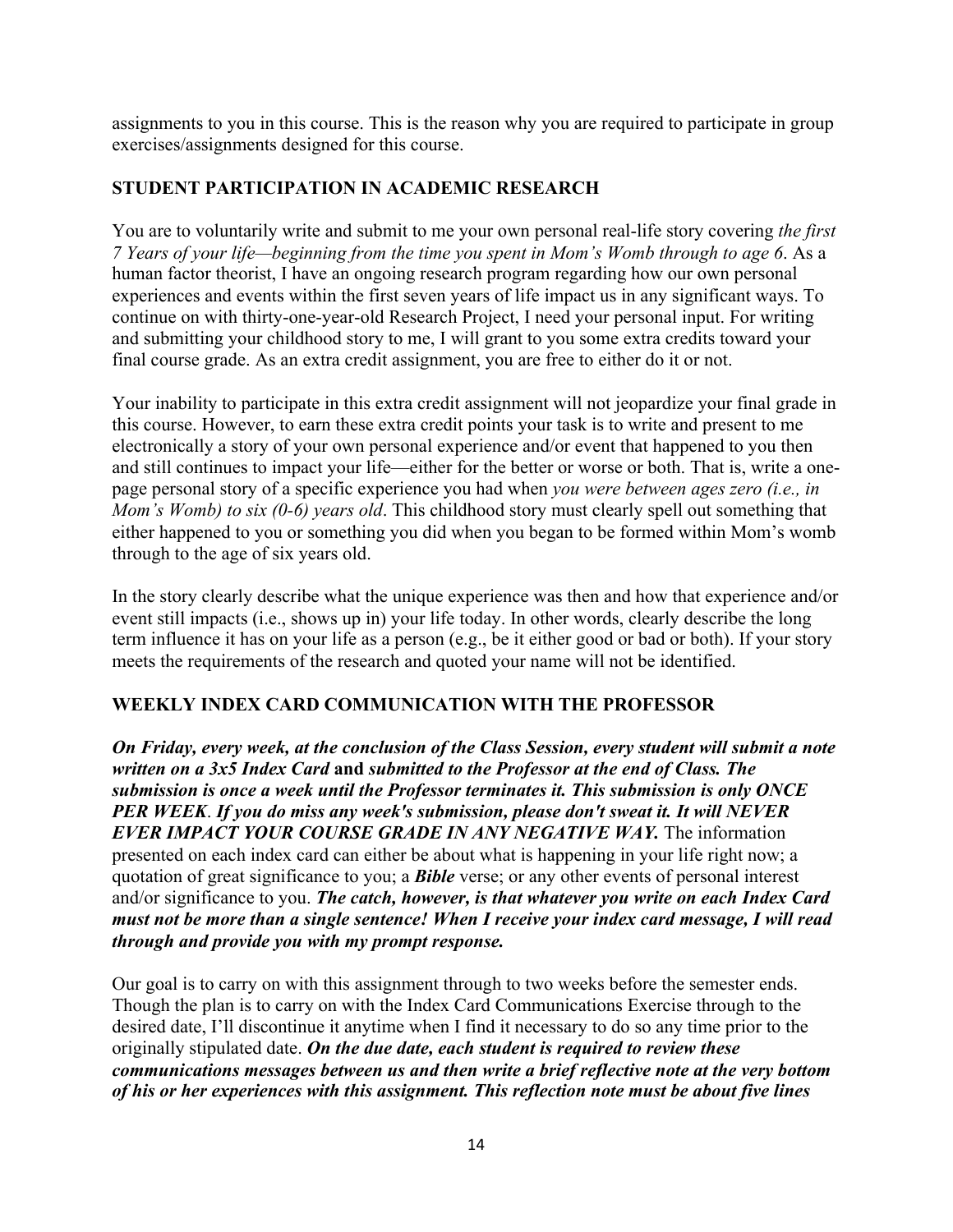### *long—single-spacing. About four to five sentences minimum will do. After having accomplished these tasks, e-mail the whole document to me as a Microsoft Word Attachment File. No PDF Submissions please.*

**NOTE WELL:** You must use only your own Canvas Portal through which make you submission of this assignment to me. I will neither read through nor give any Course Credits to messages scribbled on any piece of paper. They are neither valid nor acceptable. Only messages inscribed on the specifically requested type of Index Cards are accepted. Your submission of this semester's Index Card Messages is due on Friday, *November 20th, 2019—by 6:00 PM*. After 6:00 PM, no submissions will be accepted for any credits. Similarly, no email submissions will be accepted

# **EXTRA CREDIT OPPORTUNITY**

*We have a Toastmasters International™ Program on PLNU Campus*. These meetings provide you with glorious opportunities to learn and grow in the knowledge, skills, and abilities required for personal excellence in public speaking and communications capabilities. The meeting days are *Wednesdays from 5:00PM—6:00PM*. The meeting place is: *FSB Room 104*. *Attend 10 Meetings* throughout the whole semester and earn 3% extra credit toward your final course grade. For every one of these ten meetings, you must document your participation, observations, and learning. Present this report to me in a hard copy form on the final day of classes as evidence of your participation, learning, and benefits for having participated in TM.

# **CLASS PROCEDURES**

The final course grade is made up of the points earned through the Quizzes, Assignments, Midterm Tests, Index Card Communications Messages, the Final Examination, and any Extra Credit Assignment Points Earned. The dates for the quizzes will be announced in the class session that precedes that of the quiz date. Since the understanding of this course requires basic economic knowledge, critical thinking, and analysis, practice questions will be given out to students to work through in and out of class. These assignments are aimed at helping each student to discover whether he or she understands the key principles and theories of macroeconomics. Since the needs, problems, and challenges of the traditional workplace are forever changing, it is imperative that everyone acquires the requisite knowledge, develops positive human factor, and hones the relevant skills that can be used to cope with the changing mix of people and job-related demands. The teaching and learning process will be facilitated through a series of lectures, in class discussions, seminars, case studies, individualized, and group assignments. Students who have difficulties in doing the problems assigned must arrange with the professor to get help. The Learning Center, located at the Bond Academic Center, provides tutors to students registered in this course. Please take advantage of this great provision of academic assistance.

# **EXPECTATIONS**

The teaching, studying, and learning of the materials in this course will lead us on a journey through which we will cover a great deal of theories and principles of macroeconomics. During our journey together, we will do our best to maximize the use of our assigned class time. While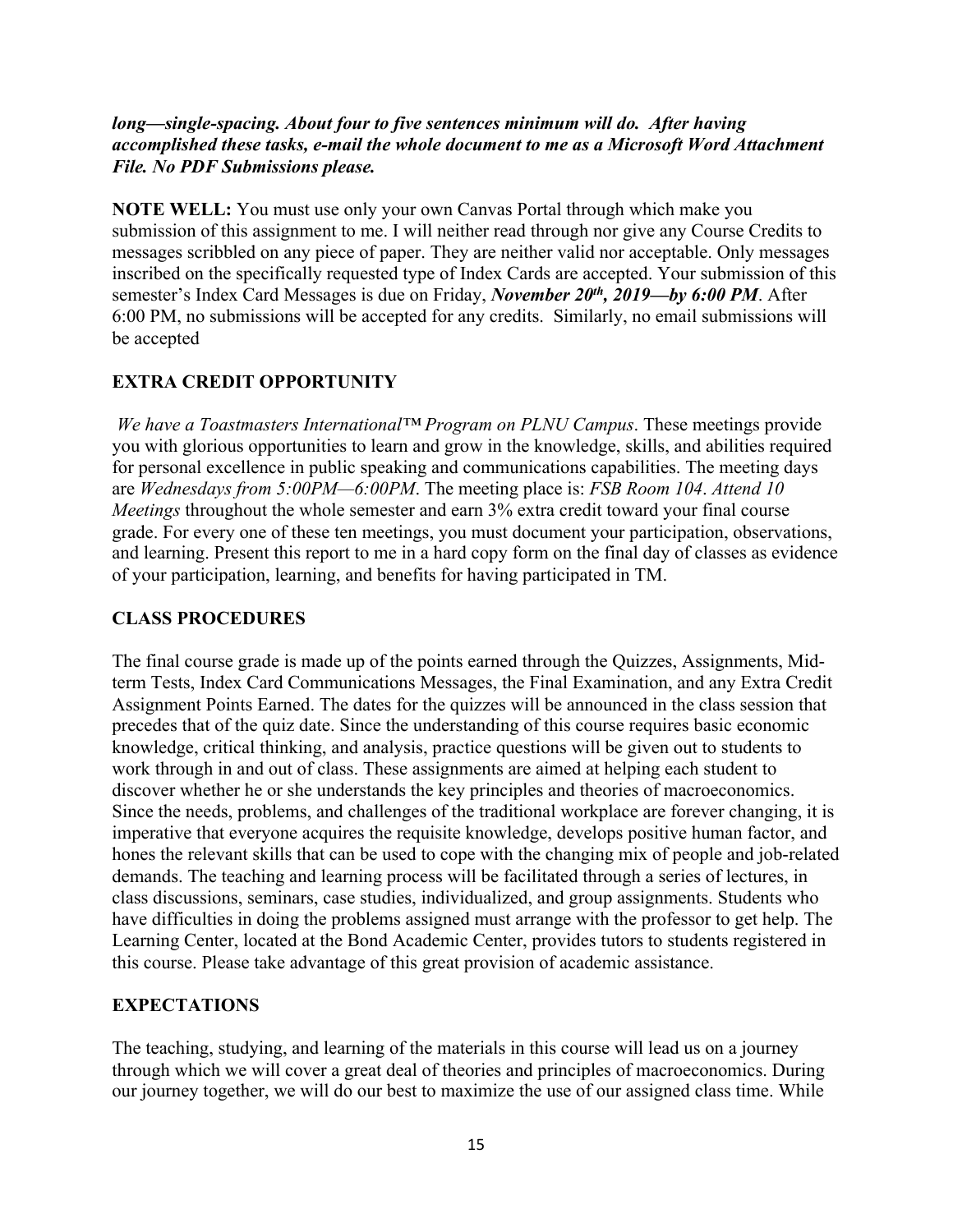the professor will do his best to make sure that students are effectively assisted to comprehend and learn the contents of this course, each student is also obligated to do his or her best to have a great learning experience with and success in terms of knowledge acquisition and the ability to apply the knowledge to problems related to government, business, and consumers. In light of these goals, I expect every student to:

- 1. Complete reading through assigned textbook chapters and supplementary materials in a timely fashion. By failing to do so, you'll be denying yourself the opportunity to do well in the quizzes and tests. Diligence in this course is being on top of your readings and working through practice problems on time.
- 2. Do not lag behind in reading the appropriate chapters from the course textbook and supplementary materials. Remember that those who fall behind in their readings will find it too difficult to catch up with the rest of the class. Your diligent reading of assigned materials and chapters from the course textbook is absolutely essential because understanding the principles of economics provides the necessary theoretical foundation on which critical thinking in economics can occur. Your classmates deserve your presence in class and input into class discussions. You must, therefore, prepare to contribute intelligently to class discussions and group work. *Read! Read!! Read!!!*This will facilitate and enhance your participation in class and group discussions.
- 3. Come to class prepared to participate in the teaching and learning process.
- 4. Be regular in attendance and punctual to class. Students who fall into the habit of cutting classes will find it difficult to pass course examinations. *By university attendance policy, a student can be forced to withdraw from the course for having missed approximately two weeks of classes. The professor, therefore, has the right to enforce this policy in this course* (please check the PLNU calendar to acquaint yourself with this attendance policy).
- 5. Know that while mid-term tests cover materials up to those presented and discussed in class before each test, the final examination is always comprehensive—it covers all course materials from the beginning to the closing of the semester.
- 6. Take good notes and review them on regular basis. When you observe gaps in your notes check with your colleagues and the professor for help and further clarifications.
- 7. There are no opportunities for students to make up for missed quizzes. However, if for any *VALID* reason you will not be in class to take the quiz, please plan with the professor and take the quiz in advance. This recommendation will work well for those students who are involved in athletics and sports.

# **STUDENT FEEDBACK**

Suggestions for improvements on and constructive criticisms from students regarding the delivery of lectures and class procedures are always welcome. Every student is encouraged to keep in constant touch with the professor as the need arises.

# **THE PROFESSOR'S LANGUAGE ABILITY**

I am not a native speaker of English. As a result, I speak with an accent. If, therefore, the accent with which I speak English gets in your way and frustrates you, you are strongly advised to drop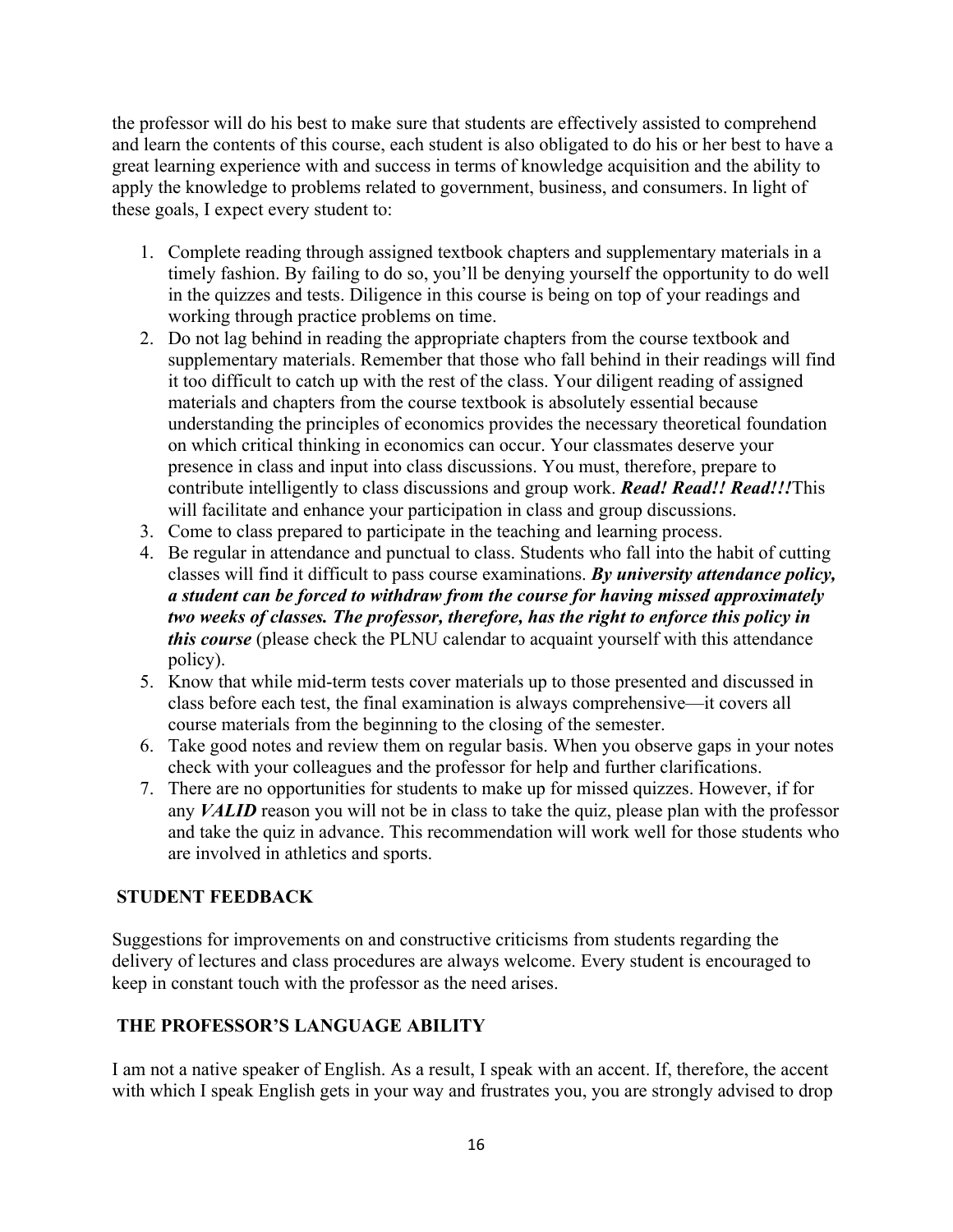this section of Economics 1001 and take the other professors who also teach it. The good news is they are native speakers of English. Please take this advice seriously. It will do you and a great deal of good. For you, my poor English-speaking abilities will not be too distracting to prevent you from learning the contents of this course and doing well in it. For me, your frustrations and comments about my horrible English will not imprison my spirit.

# **ACHIEVING COURSE OBJECTIVES**

If at the end of the course you:

- 1. Can differentiate between demand and supply;
- 2. Understand how the forces of demand and supply work;
- 3. Realize the significance of good stewardship in the use of scarce economic resources;
- 4. Are able to analyze and explain the various factors that impact consumer and firm behavior;
- 5. Develop and exercise critical thinking skills, problem solving, and analytic abilities; and
- 6. Develop a deep interest in personal spiritual growth as well as academic development;

This course would have achieved its objectives.

### **ATTENDANCE AND PARTICIPATION**

Regular and punctual attendance at all classes is considered essential to optimum academic achievement. If the student is absent from more than 10 percent of class meetings, the faculty member can file a written report which may result in de-enrollment. If the absences exceed 20 percent, the student may be de-enrolled without notice until the university drop date or, after that date, receive the appropriate grade for their work and participation. See Academic Policies in the Undergraduate Academic Catalog.

### **LATE ASSIGNMENTS**

All assignments are to be submitted/turned in by the beginning of the class session when they are due—including assignments posted in Canvas. Neither late assignments nor excuses for not having completed assigned tasks will be accepted under any circumstances anytime.

# **COPYRIGHT POLICY**

Point Loma Nazarene University, as a non-profit educational institution, is entitled by law to use materials protected by the US Copyright Act for classroom education. Any use of those materials outside the class may violate the law.

### **ACADEMIC HONESTY**

Students should demonstrate academic honesty by doing original work and by giving appropriate credit to the ideas of others. As stated in the university catalog, "Academic dishonesty is the act of presenting information, ideas, and/or concepts as one's own when in reality they are the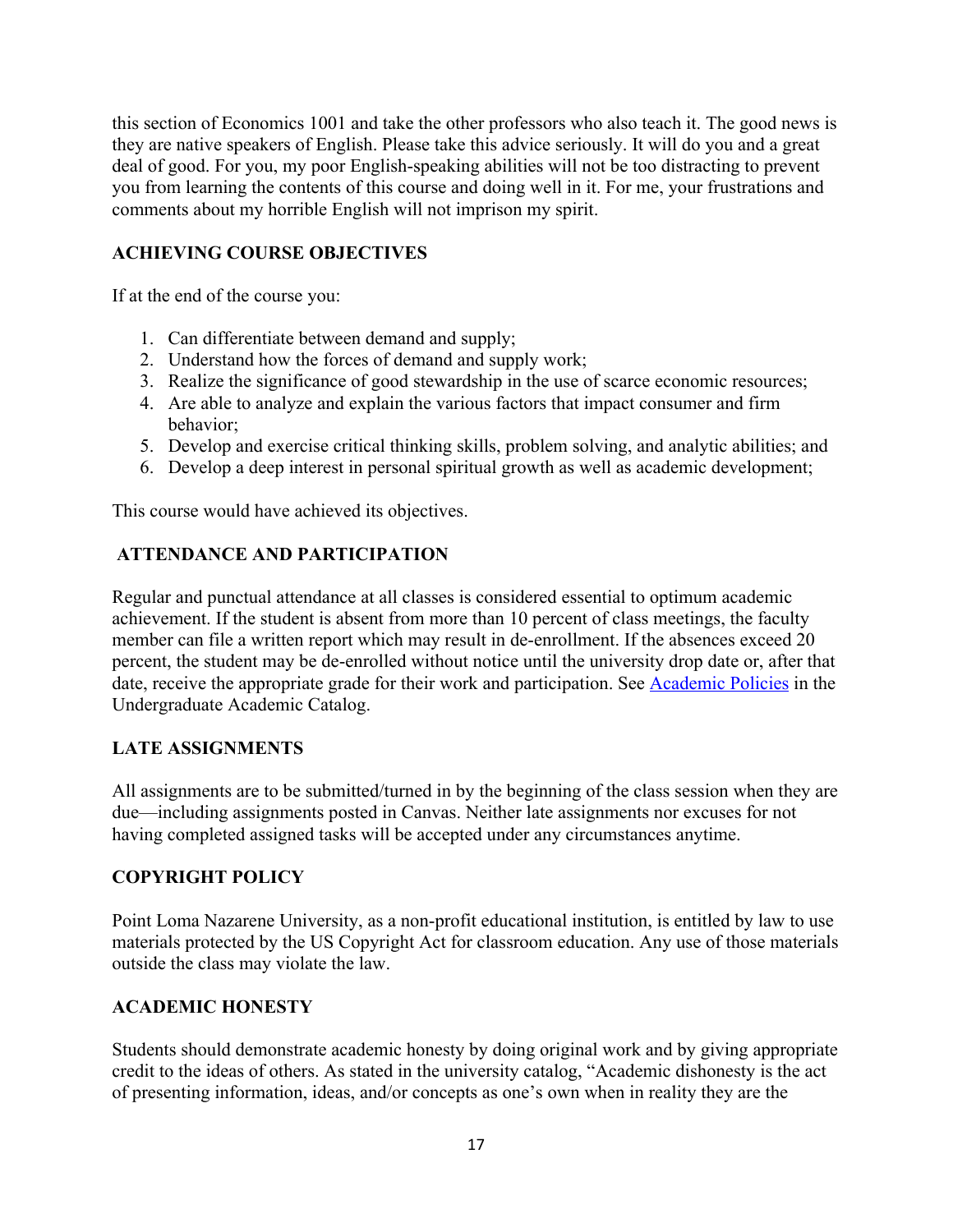results of another person's creativity and effort. Such acts include plagiarism, copying of class assignments, and copying or other fraudulent behavior on examinations. A faculty member who believes a situation involving academic dishonesty has been detected may assign a failing grade for a) that particular assignment or examination, and/or b) the course." *See Academic Policies for full text*.

# **ACADEMIC ACCOMMODATIONS**

While all students are expected to meet the minimum academic standards for completion of this course as established by the instructor, students with disabilities may require academic accommodations. At Point Loma Nazarene University, students requesting academic accommodations must file documentation with the Disability Resource Center (DRC), located in the Bond Academic Center. *If you have a diagnosed disability, please contact PLNU's Disability Resource Center (DRC) within the first two weeks of class to demonstrate need and to register for accommodation by phone at 619-849-2486 or by e-mail at DRC@pointloma.edu. Go to the PLNU Disability Resource Center for additional information.*

Once the student files documentation, the Disability Resource Center will contact the student's instructors and provide written recommendations for reasonable and appropriate accommodations to meet the individual needs of the student. This policy assists the university in its commitment to full compliance with Section 504 of the Rehabilitation Act of 1973, the Americans with Disabilities (ADA) Act of 1990, and ADA Amendments Act of 2008, all of which prohibit discrimination against students with disabilities and guarantees all qualified students equal access to and benefits of PLNU programs and activities. Please do not hesitate to inform me about your specific disability. This action on your part will assist me to learn and know how best to assist you to succeed in this course.

# **SPIRITUAL CARE**

PLNU strives to be a place where you grow as whole persons. To this end we provide resources for our graduate students to encounter God and grow in their Christian faith. At the Liberty Station Campus, we have an onsite chaplain, Rev. Wil Ryland who is available during class break times across the week. If you have questions, desire to meet with Rev Ryland or prayer requests you can contact him directly at gradchaplainlibertystation@pointloma.edu. In addition, there are resources for your Christian faith journey available at:

http://www.pointloma.edu/experience/faith/graduate-student-spiritual-life

# **FERPA POLICY**

As a student at Point Loma, you have a legal right to privacy as outlined in the federal FERPA (Family Educational Rights and Privacy Act) legislation. If I post grades or return assignments, I'll do so in a way that does not publicly reveal your name, PLNU student ID, or social security number without your written permission. *See Policy Statements for full text.*

# **FINAL EXAMINATION POLICY**